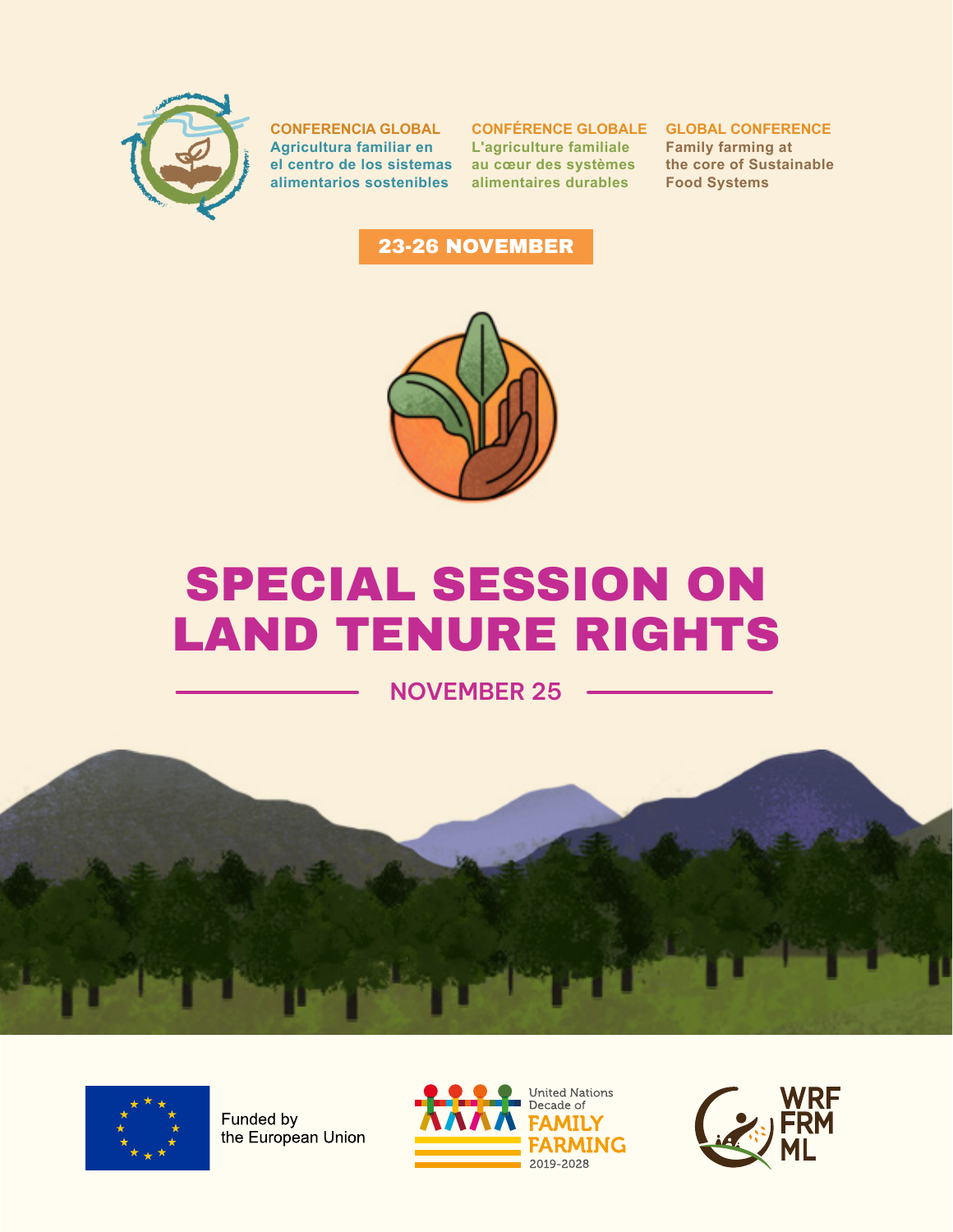The United Nations Decade of Family Farming 2019-2028 (UNDFF), along with the Voluntary Guidelines on the Responsible Governance of Tenure of Land, Fisheries and Forests in the context of National Food Security (VGGT), provides the international community with a framework for positive change towards more sustainable and inclusive food systems<sup>1</sup>.

Land is key for family farming development, reason why UNDFF Global Action Plan, developed on the basis of a very broad consensus, included a holistic series of actions, taking into account the multi-functionality of Family Farming (FF) and focusing at all levels to increase the access to land of family farmers as one of the important components to achieve more sustainable, resilient inclusive and viable food systems, contributing directly to the achievement of the 2030 Agenda. In order to address the challenges and opportunities facing family farming in this context, and secure land tenure is one of them, the Global Conference on Family Farming and Food Systems aims to accelerate the implementation of the UNDFF 2019-2028 to achieve more sustainable, resilient, inclusive and viable food systems, contributing directly to the achievement of the 2030 Agenda.

Family farming is a way of organising agricultural production based on strong ties between soil, land and the family unit that works it and act as guardians of those ecosystems. In addition to its social and economic value, land has a fundamental value in territorial, environmental (for its fundamental role against climate change and loss of biodiversity) cultural (by developing the link with ancestral traditions) and spiritual development for the communities and indigenous peoples who live on and from the

**<sup>1</sup>** It is important to highlight the efforts also made by regional institutions to provide solutions and that the Decade offers an ideal framework for the realization of the commitments made. In Africa, there are two main commitments: The AU Heads of State and Government Declaration on Land Tenure Problems and Challenges in Africa (2009), and the Framework and Guidelines on Land Policies in Africa, and A Framework for Strengthening Land Rights, Productivity and Livelihoods (2010).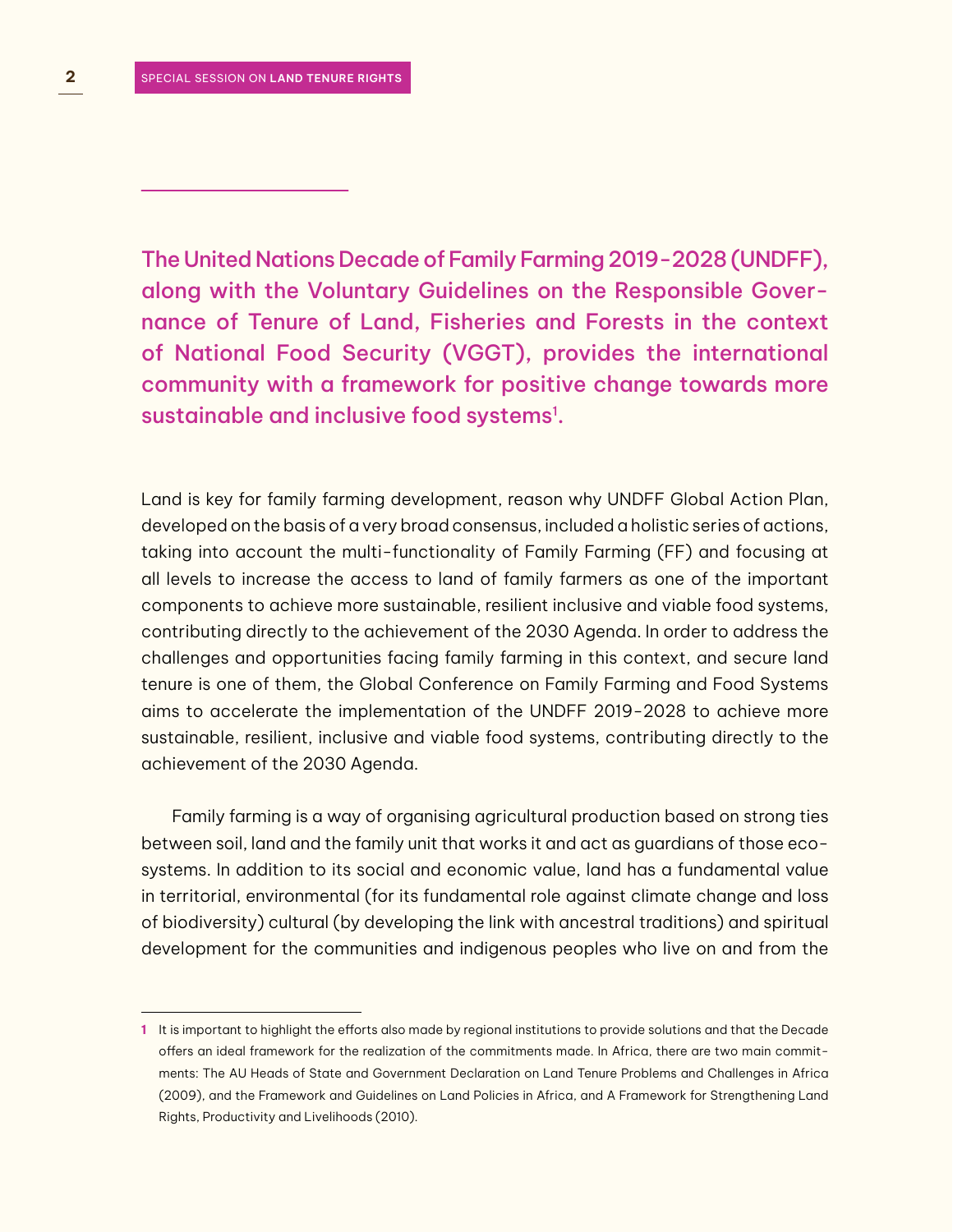land. Therefore, extensive, secure and sustainable access to and control over land, soil, water, biodiversity and other natural resources related to the livelihoods of people living from family farming is fundamental to eradicate hunger, to fight against poverty, to the establishment of peace and justice, and to the achievement of sustainable development. The access to and control over land and soil by family farmers, including indigenous peoples, local communities and pastoralists, should therefore be an integral part of regional, national and local policy frameworks to ensure sustainable, resilient, inclusive and viable food systems.

Unfortunately, it is found that in most countries, land inequality continues to increase today and directly affects millions of family farmers and their communities. According to the report by ILC and Oxfam "Land Inequality at the Heart of Unequal Societies", the data are illustrative: 1% of the largest farms manage 70% of farmland. And around 84% of farms are less than two hectares in size but account for only 12% of farmland, with few opportunities to access large marketing channels. This inequality is a consequence of an unequal world's land distribution and is the cause of many other social injustices, such as hunger and poverty.

Emphasizing the above, family farmers not only have difficulty in accessing land and soil, but also limited land extensions and poor quality (slopes, hillsides or eroded soils), which in many cases makes productive activity unviable.

This inequality has strong political, economic, social, environmental and territorial impacts, as can be seen in the figure below from the report: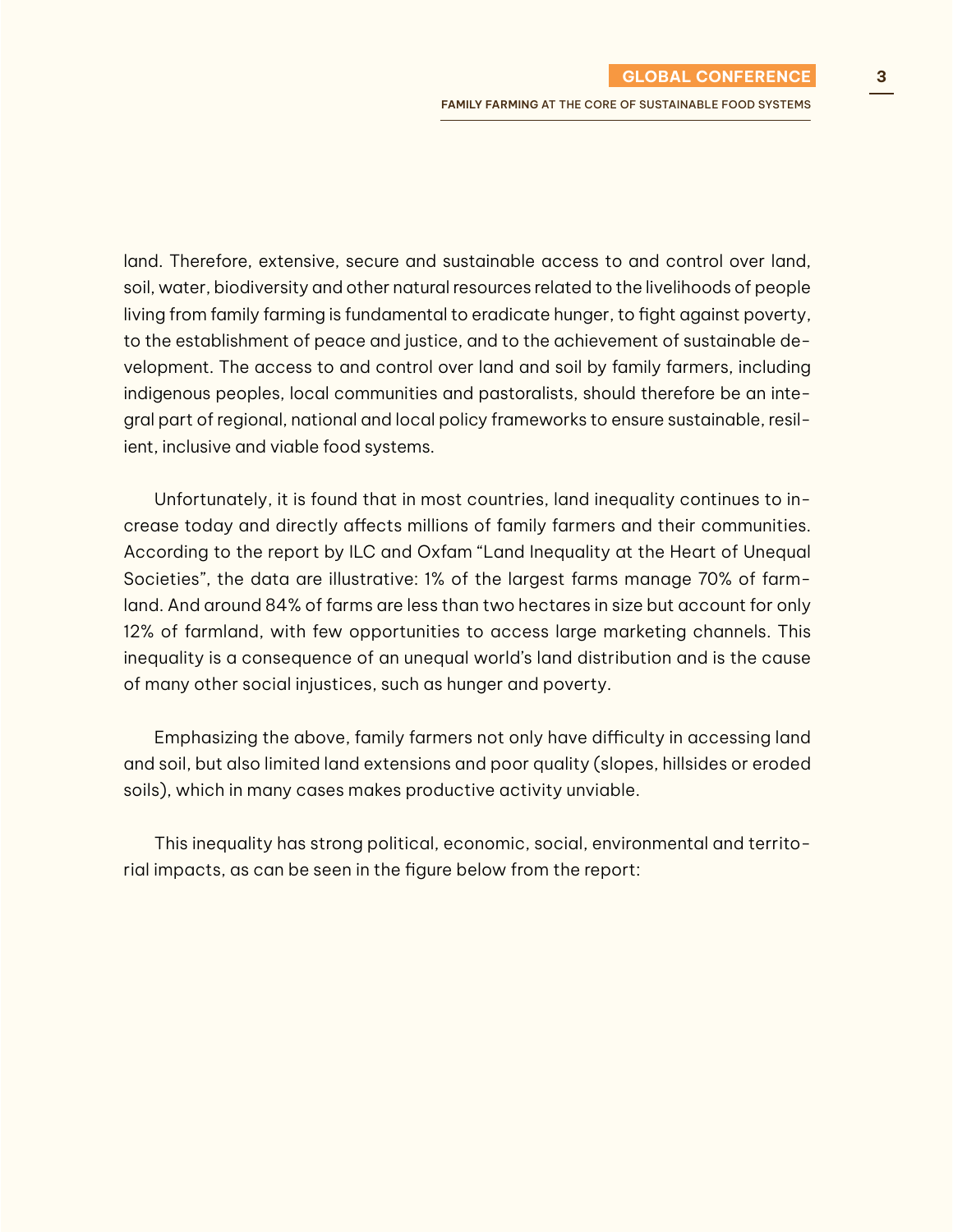

**SOURCE:** Anseeuw, W. (ILC/CIRAD) & Baldinelli, G.M. (ILC)

It is therefore crucial to continue to work on proposals and build consensus to facilitate transformative changes towards equitable access to and control over land.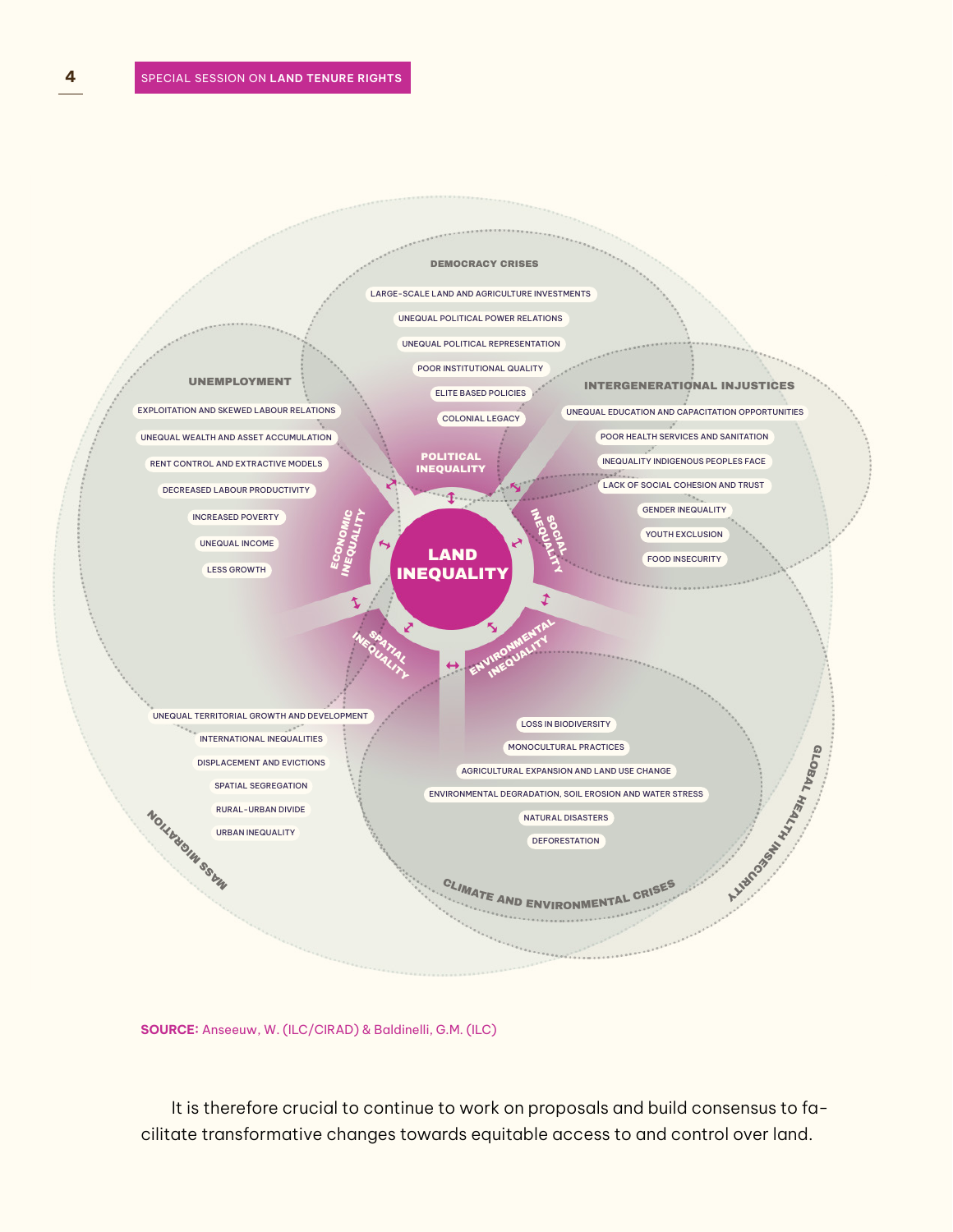To this end, the UNDFF Global Action Plan includes a set of measures to make effective the family farmers land rights.

The following is a compilation of some proposals related to land access and tenure that should be prioritised, some from the UNDFF Global Action Plan and from multiple discussions and proposals from family farming organisations and organisations working to promote access to land.

### PILLAR 1 Develop an enabling policy environment to strengthen family farming

- **•** Provide capacity development for family farmers and their organizations, in particular women and youth, on technical and advocacy skills and promote their active participation in policy processes at all levels (development, implementation and monitoring) for effective, well-tailored and integrated policies supporting family farming to access to soil and land.
- **•** Creating communities and networks also allows people better respond to market forces and carry out impactful advocacy efforts.
- **•** Promote enabling environments by strengthening and implementing legislative and institutional frameworks and financial commitment, conservation and use of soil and land, forests and genetic resources.
- **•** Promoting transparency in land information and investment in institutions and technology for efficient and fully transparent land registries, including at decentralised level. Public access to information on all transfers of soil and land use rights, whether through purchase, lease, use or shareholding, should be guaranteed in order to facilitate monitoring by the actual farmers' organisations or civil society organisations.
- **•** Promote inter-institutional articulation to imbue a systemic approach to family farming public policy instruments both in their design and implementation.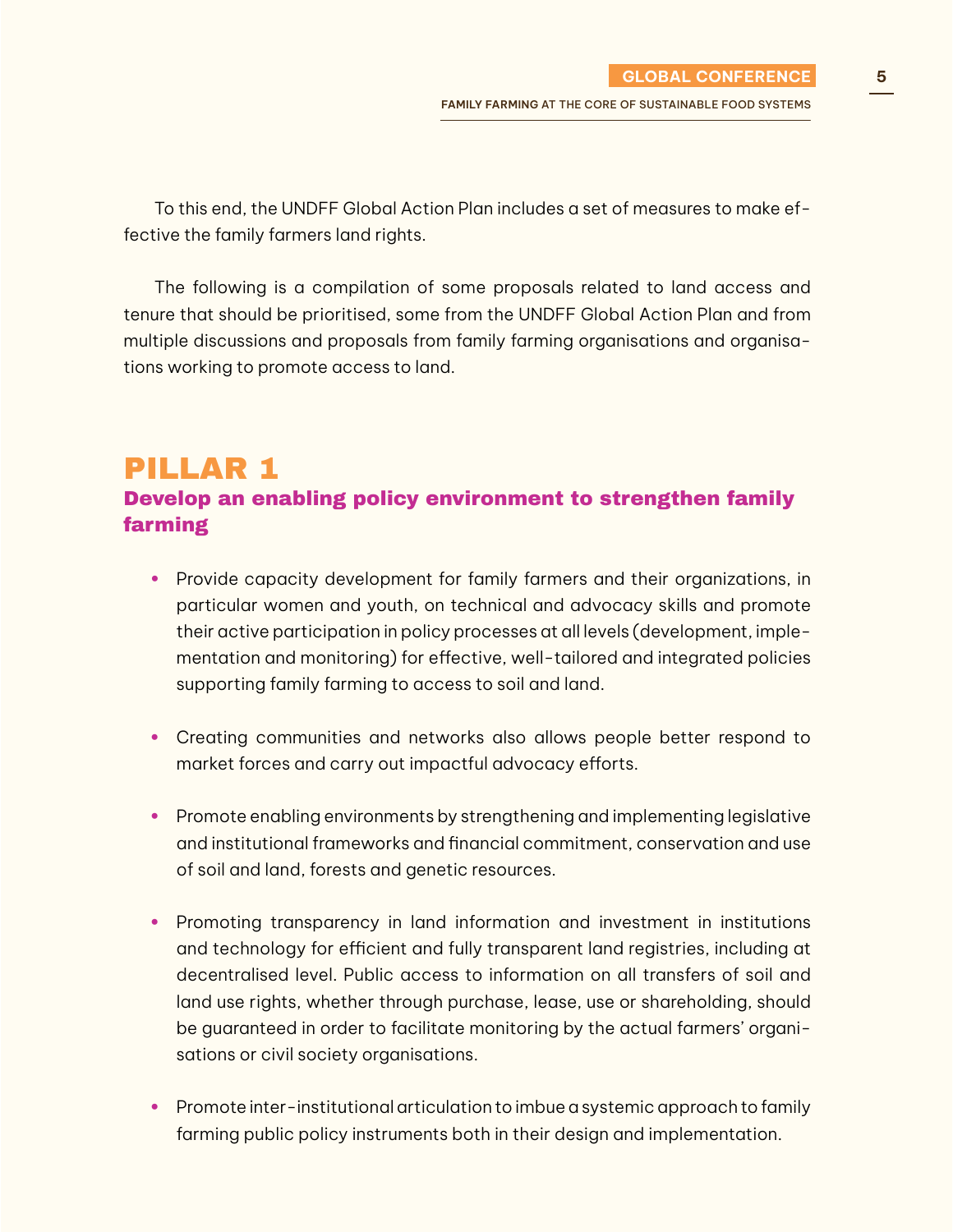# PILLAR 2 - Transversal

### Support youth and ensure generational sustainability of family farming

- **•** Promote the development, review and implementation of public policies and frameworks to support the access of youth to soil and land and the recognition of their legitimate tenure rights by applying guidance provided in international instruments.
- **•** Provide supportive legal and financial measures to facilitate the intergenerational transfer of farming resources.
- **•** Promote inter-generational and intra-generational transfer of information, knowledge and practices (also through direct exchange of experiences and of good/ bad practices) on entrance into farming (farm succession, farm set-up, etc.).
- **•** Design and implement public policies to support the development of young people in rural areas and family farming processes, allowing them access to financial and non-financial products to gain access to land and land to make it productive and profitable.

## PILLAR 3 - Transversal

### Promote gender equity in family farming and the leadership role of rural women.

- **•** Promote policy, legal and organizational frameworks ensuring that women and girls have equal access, control and tenure rights to land, soils and natural resources independent of their civil and marital status.
- **•** Remove from related legislation the explicit or implicit obstacles that impede access to land ownership by rural, indigenous and Afro-descendant women and those that impede access to housing for women, particularly single female heads of household.
- **•** Promote the monitoring of land access policies and plans, auditing women's effective access to and control over soils and land.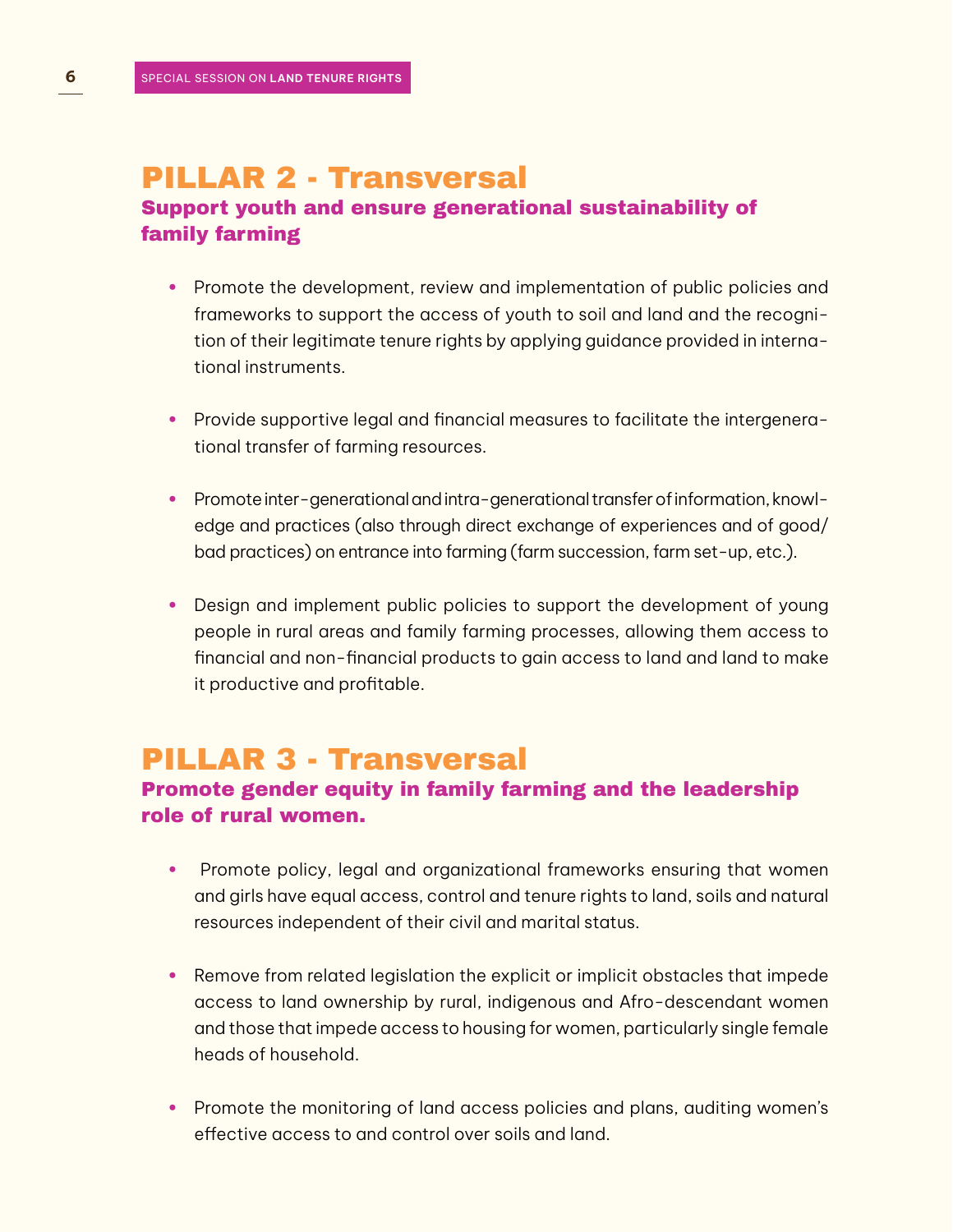- **•** Promote (i) awareness-raising programmes for local authorities on women's inheritance rights and customs; (ii) training programmes for women on their rights to access and control land and on the dissemination of adopted laws, as well as a supportive framework for legal advice.
- **•** Encourage audits of land schemes to monitor women's right to access and legal control of land.
- **•** Design and implement public policies to support the development of rural women and family farmers, allowing them access to financial and non-financial products to access land and land to make it produce.

### PILLAR 5

### Improve socio-economic inclusion, resilience and well-being of family farmers and rural households and communities

- **•** Improve access to and control of natural resources and productive assets by family farmers, in particular of youth and women, indigenous and landless people.
- **•** Promote the analysis, improvement and implementation of policy and regulatory frameworks to improve access and tenure security of family farmers over natural resources (water, land, soil, ocean, genetic resources, forest resources, aquatic systems, nutrients, energy) by the progressive implementation and use of relevant international instruments and guidelines.
- **•** Promote programs for access to land and soil for food production, especially for women and youth; strengthen and expand family farming programs through access to rural financial and non-financial services, goods and assets, and markets; including cross-border, border and coastal territories and less developed rural areas; supporting the population to have sustainable livelihoods.
- **•** Strengthen organisations' capacity and willingness to monitor the implementation of the Voluntary Guidelines on the Responsible Governance of Tenure of Land, Fisheries and Forests in each of the countries that have signed the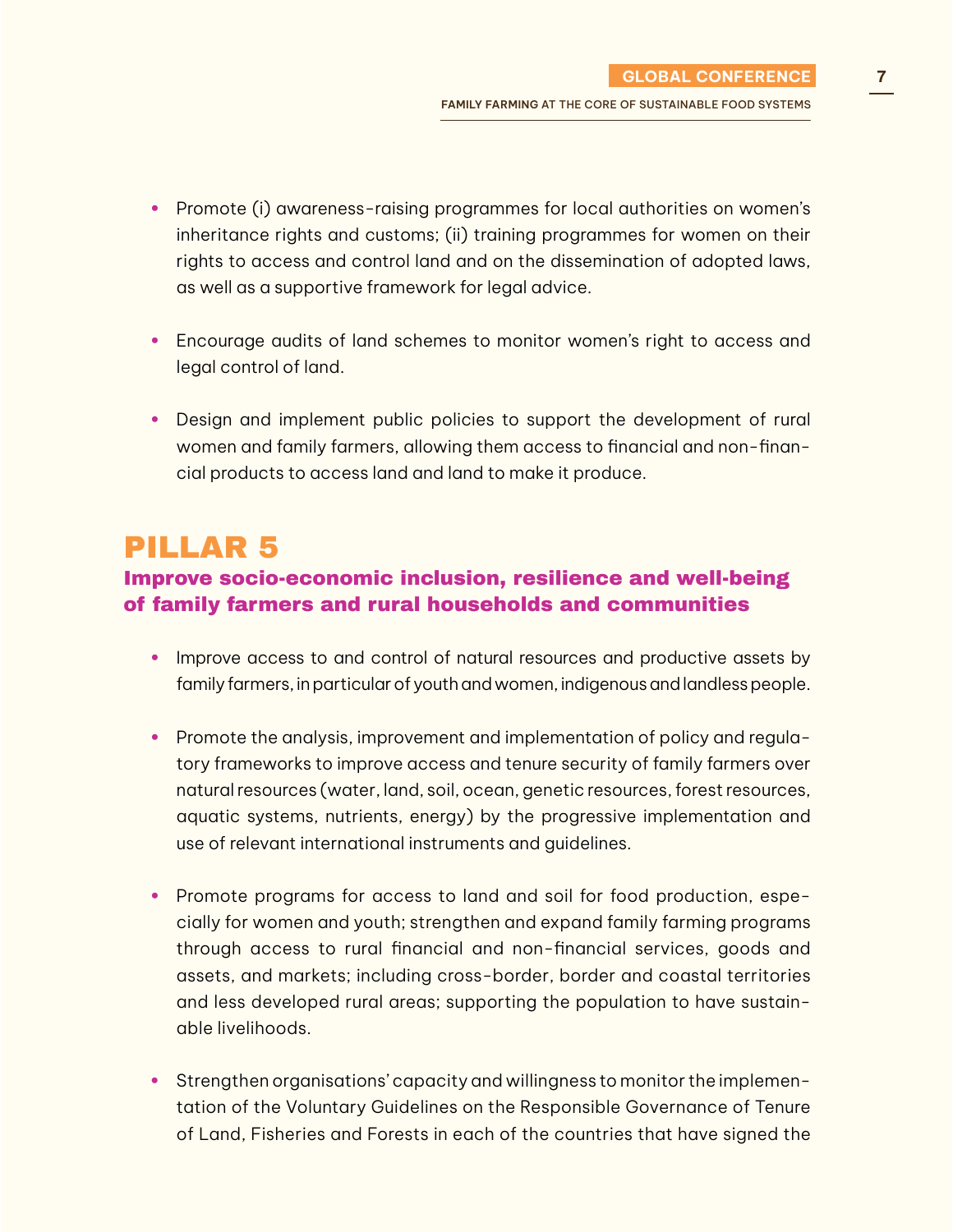agreement. In general, promote and build this monitoring capacity beyond the Voluntary Guidelines, including the mechanisms and/or laws linked to land tenure.

### PILLAR 6 Promote sustainability of family farming for climate-resilient food systems

- **•** Support the design and implementation of public policies and legislative and organisational frameworks to improve the rights of family farmers to sustainably use, manage and control natural resources (water, land, ocean, genetic resources, forest resources, aquatic systems, nutrients, energy) in line with existing international instruments and guidelines.
- **•** Promote local models of land management, ensuring local decision-making, for a land use that benefits local communities as a priority, with sustainable criteria. Such an organisation should ensure the representation of all land users: family farmers, small-scale farmers, indigenous communities, inhabitants, local authorities.

The UN Decade of Family Farming is an opportunity to guide policies and secure land rights for women and men family farmers through i) continued dialogue and construction of concerted proposals by National Family Farming Committees and their farmers' organizations and other national or regional policy dialogue platforms, ii) co-construction of National Family Farming Plans and the stimulation of other legal and policy frameworks and the review of existing ones, and iii) construction of various global instruments, plans and programmes that support these processes and ensure that they are sustainable.